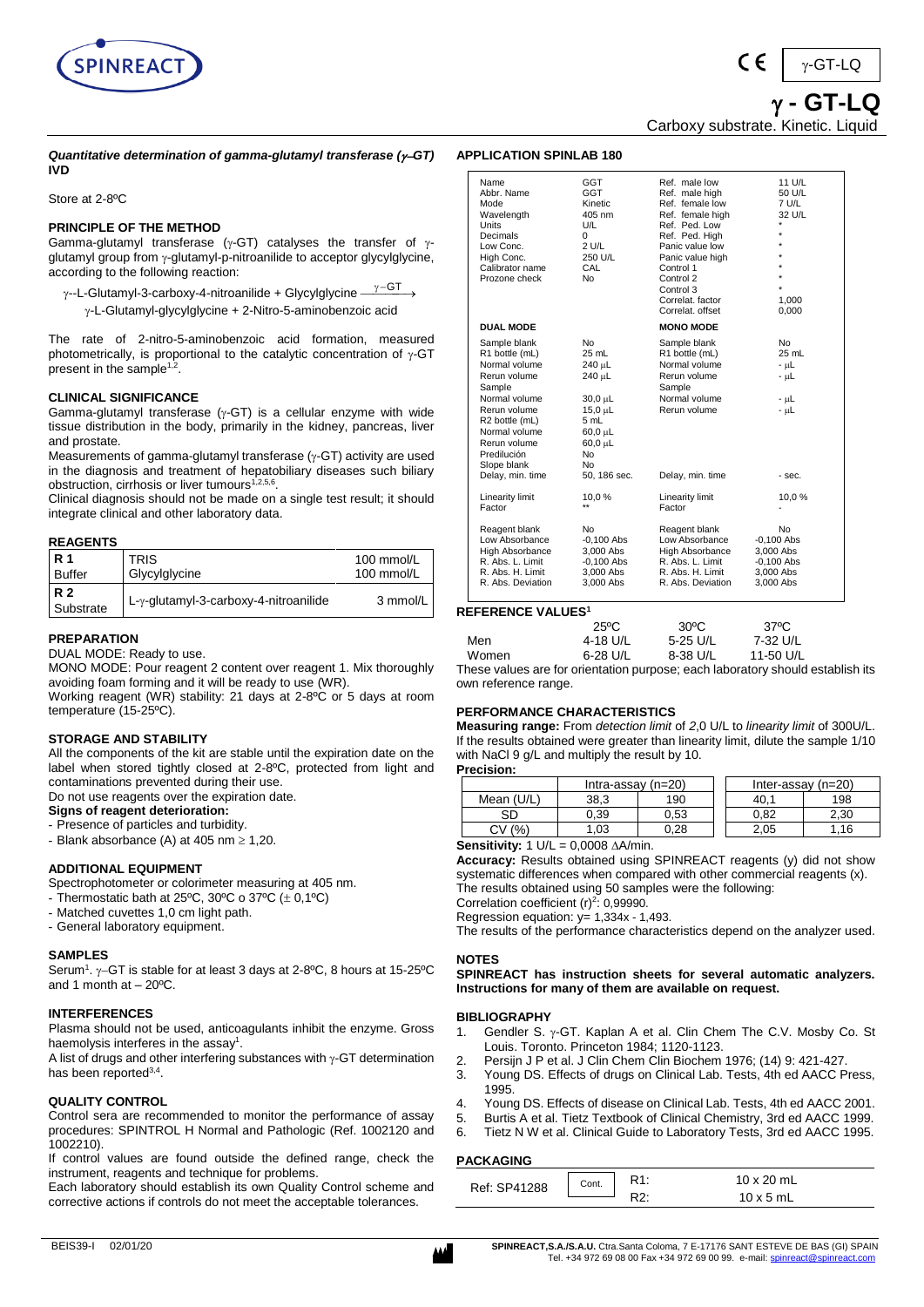

 **- GT-LQ**  $v$ -GT-LQ

Substrato carboxilado. Cinético. Líquido

*Determinación cuantitativa de gamma-glutamil transferasa (*−*GT)* **IVD**

Conservar a 2-8ºC

### **PRINCIPIO DEL MÉTODO**

La  $\gamma$ -glutamil transferasa ( $\gamma$ -GT) cataliza la transferencia de un grupo  $\gamma$ glutamilo de la  $\gamma$ -glutamil-p-nitroanillida al dipéptido aceptor glicilglicina, según la siguiente reacción:

L- γ-Glutamil-3-carboxi-4-nitroanilida + Glicilglicina  $\overset{\gamma-\textsf{GT}}{\longrightarrow}$ 

L-  $\gamma$ -Glutamil-glicilglicina + Ácido 5-amino-2-nitrobenzoico

La velocidad de formación del ácido 5-amino-2-nitrobenzoico, determinado fotométricamente, es proporcional a la concentración catalítica de  $\gamma$ -glutamil transferasa ( $\gamma$ -GT) en la muestra ensayada $^{1,2}.$ 

#### **SIGNIFICADO CLÍNICO**

La  $\gamma$ -glutamil transferasa ( $\gamma$ -GT) es una enzima que se encuentra presente en casi todos los tejidos del organismo, siendo particularmente alta en hígado, páncreas, riñón y próstata.

La determinación de los niveles de  $\gamma$ -glutamil transferasa ( $\gamma$ -GT) es el método mas útil para el diagnóstico y tratamiento de las enfermedades hepatobiliares como obstrucción hepática, cirrosis o tumores hepáticos<sup>1,2,5,6</sup>.

El diagnóstico clínico debe realizarse teniendo en cuenta todos los datos clínicos y de laboratorio.

#### **REACTIVOS**

| <b>R</b> 1             | <b>TRIS</b>                           | 100 mmol/L |
|------------------------|---------------------------------------|------------|
| Tampón                 | Glicilglicina                         | 100 mmol/L |
| <b>R2</b><br>Substrato | L-y-glutamil-3-carboxi-4-nitroanilida | 3 mmol/L   |

#### **PREPARACIÓN**

MODO DUAL: Reactivos listos para el uso.

MODO MONO: Verter el contenido del reactivo 2 sobre el reactivo 1. Mezclar evitando la formación de espuma y quedará listo para usar (RT). Estabilidad del reactivo de trabajo (RT): 21 días a 2-8ºC o 5 días a temperatura ambiente (15-25ºC).

### **CONSERVACIÓN Y ESTABILIDAD**

Todos los componentes del kit son estables, hasta la fecha de caducidad indicada en la etiqueta del vial, cuando se mantienen los viales bien cerrados a 2-8ºC, protegidos de la luz y se evita su contaminación. No usar reactivos fuera de la fecha indicada.

#### **Indicadores de deterioro de los reactivos:**

Presencia de partículas y turbidez.

Absorbancias del Blanco a 405 nm > 1,20.

#### **MATERIAL ADICIONAL**

Espectrofotómetro o analizador para lecturas a 405 nm.

- Baño termostatizable a 25°C, 30°C ó 37°C  $(\pm 0,1$ °C)
- Cubetas de 1,0 cm de paso de luz.
- Equipamiento habitual de laboratorio.

#### **MUESTRAS**

Suero<sup>1</sup>. γ–GT es estable hasta 3 días a 2-8ºC, 8 horas a 15-25ºC y 1 mes a  $-20^{\circ}$ C.

## **INTERFERENCIAS**

No utilizar plasma. Los anticoagulantes inhiben al enzima. La hemólisis elevada interfiere en el ensayo<sup>1</sup>. Se han descrito varias drogas y otras substancias que interfieren en la determinación de la  $\gamma$ -GT<sup>3,4</sup>.

### **CONTROL DE CALIDAD**

Es conveniente analizar junto con las muestras sueros control valorados: SPINTROL H Normal y Patológico (Ref. 1002120 y 1002210).

Si los valores hallados se encuentran fuera del rango de tolerancia, se debe revisar el instrumento, los reactivos y la técnica.

Cada laboratorio debe disponer su propio Control de Calidad y establecer correcciones en el caso de que los controles no cumplan con las tolerancias.

| <b>ADAPTACIÓN SPINLAB 180</b>                                                                                                                                                             |                                                                                                                              |                                                                                                                                                                                                                                        |                                                                                                   |
|-------------------------------------------------------------------------------------------------------------------------------------------------------------------------------------------|------------------------------------------------------------------------------------------------------------------------------|----------------------------------------------------------------------------------------------------------------------------------------------------------------------------------------------------------------------------------------|---------------------------------------------------------------------------------------------------|
| Nombre<br>Nombre abreviado<br>Modo<br>Long. ondas<br><b>Unidades</b><br>Decimales<br>Conc. Inferior<br>Conc. Superior<br>Calibrador<br>Chequeo prozona                                    | GGT<br><b>GGT</b><br>Cinética<br>405 nm<br>U/L<br>$\Omega$<br>2 U/L<br>250 U/L<br>CAL<br>No.                                 | Ref. Hombre Inf.<br>Ref. Hombre Sup.<br>Ref. Mujer Inf.<br>Ref. Mujer Sup.<br>Ref. Ped. Inf.<br>Ref. Ped. Sup.<br>Valor pánico bajo<br>Valor pánico alto<br>Control 1<br>Control 2<br>Control 3<br>Factor correl.<br>Offset de correl. | 11 U/L<br>50 U/L<br>7 U/L<br>32 U/L<br>$\star$<br>$\star$<br>$\star$<br>$\star$<br>1,000<br>0,000 |
| <b>MODO DUAL</b>                                                                                                                                                                          |                                                                                                                              | <b>MODO MONO</b>                                                                                                                                                                                                                       |                                                                                                   |
| Blanco muestra<br>Frasco R1 (mL)<br>Vol. normal<br>Vol. repet.<br>Muestra<br>Vol. normal<br>Vol. repet.<br>Frasco R2 (mL)<br>Vol. normal<br>Vol. repet.<br>Predilución<br>Pendiente Blco. | No.<br>25 mL<br>$240 \mu L$<br>240 µL<br>30,0 µL<br>$15.0 \mu L$<br>5 mL<br>60,0 µL<br>$60.0 \mu L$<br>No.<br>N <sub>0</sub> | Blanco muestra<br>Frasco R1 (mL)<br>Vol. normal<br>Vol. repet.<br>Muestra<br>Vol. normal<br>Vol. repet.                                                                                                                                | No.<br>25 mL<br>- սԼ<br>$- \mu L$<br>$- \mu L$<br>- uL                                            |
| Retr., tiempo min.                                                                                                                                                                        | 50, 186 sec.                                                                                                                 | Retr., tiempo min.                                                                                                                                                                                                                     | - sec.                                                                                            |
| Lim. Linealidad<br>Factor                                                                                                                                                                 | 10,0%                                                                                                                        | Lím. Linealidad<br>Factor                                                                                                                                                                                                              | 10,0%                                                                                             |
| Blanco reactivo<br>Absorbancia inf.<br>Absorbancia sup.<br>Lim.Inf. Abs. React.<br>Lim.Sup. Abs. React.<br>Desv. Abs. React.                                                              | No.<br>$-0,100$ Abs<br>3,000 Abs<br>$-0,100$ Abs<br>3,000 Abs<br>3,000 Abs                                                   | Blanco reactivo<br>Absorbancia inf.<br>Absorbancia sup.<br>Liminf, Abs. React.<br>LimSup. Abs. React.<br>Desv. Abs. React.                                                                                                             | No.<br>$-0,100$ Abs<br>3,000 Abs<br>$-0.100$ Abs<br>3,000 Abs<br>3,000 Abs                        |

#### **VALORES DE REFERENCIA<sup>1</sup>**

|                | $25^{\circ}$ C | $30^{\circ}$ C | $37^{\circ}$ C |
|----------------|----------------|----------------|----------------|
| Mujeres        | 4-18 U/L       | 5-25 U/L       | 7-32 U/L       |
| <b>Hombres</b> | 6-28 U/L       | 8-38 U/L       | 11-50 U/L      |

Estos valores son orientativos. Es recomendable que cada laboratorio establezca sus propios valores de referencia.

#### **CARACTERÍSTICAS DEL MÉTODO**

**Rango de medida:** Desde el *límite de detección* 2,0 U/L hasta el *límite de linealidad* 300 U/L.

Si la concentración de la muestra es superior al límite de linealidad, diluir 1/10 con NaCl 9 g/L y multiplicar el resultado final por 10.

| Precisión:          |                   |                     |                         |      |
|---------------------|-------------------|---------------------|-------------------------|------|
|                     |                   | Intraserie $(n=20)$ | Interserie ( $n = 20$ ) |      |
| Media (U/L)         | 38.3              | 190                 |                         | 198  |
| SD                  | 0.39              | 0.53                | 0.82                    | 2.30 |
| $\frac{1}{2}$<br>СV | $\overline{0.03}$ | 0.28                | 2.05                    | .16  |
|                     |                   | 0.0000111           |                         |      |

Sensibilidad analítica: 1 U/L = 0,0008  $\triangle A/min$ .

**Exactitud:** Los reactivos SPINREACT (y) no muestran diferencias sistemáticas significativas cuando se comparan con otros reactivos comerciales (x). Los resultados obtenidos con 50 muestras fueron los siguientes:

Coeficiente de regresión (r)<sup>2</sup>: 0,99990.

Ecuación de la recta de regresión: y= 1,334x - 1,493.

Las características del método pueden variar según el analizador utilizado.

#### **NOTAS**

**SPINREACT dispone de instrucciones detalladas para la aplicación de este reactivo en distintos analizadores.** 

#### **BIBLIOGRAFÍA**

- 1. Gendler S. γ-GT. Kaplan A et al. Clin Chem The C.V. Mosby Co. St Louis. Toronto. Princeton 1984; 1120-1123.
- 2. Persijn J P et al. J Clin Chem Clin Biochem 1976; (14) 9: 421-427.
- 3. Young DS. Effects of drugs on Clinical Lab. Tests, 4th ed AACC Press, 1995.
- 4. Young DS. Effects of disease on Clinical Lab. Tests, 4th ed AACC 2001.
- 5. Burtis A et al. Tietz Textbook of Clinical Chemistry, 3rd ed AACC 1999.
- 6. Tietz N W et al. Clinical Guide to Laboratory Tests, 3rd ed AACC 1995.

### **PRESENTACIÓN**

| Ref: SP41288 | Cont. | <b>\i</b> .      | 10 x 20 mL |
|--------------|-------|------------------|------------|
|              |       | . מם<br><b>`</b> | 5 mL       |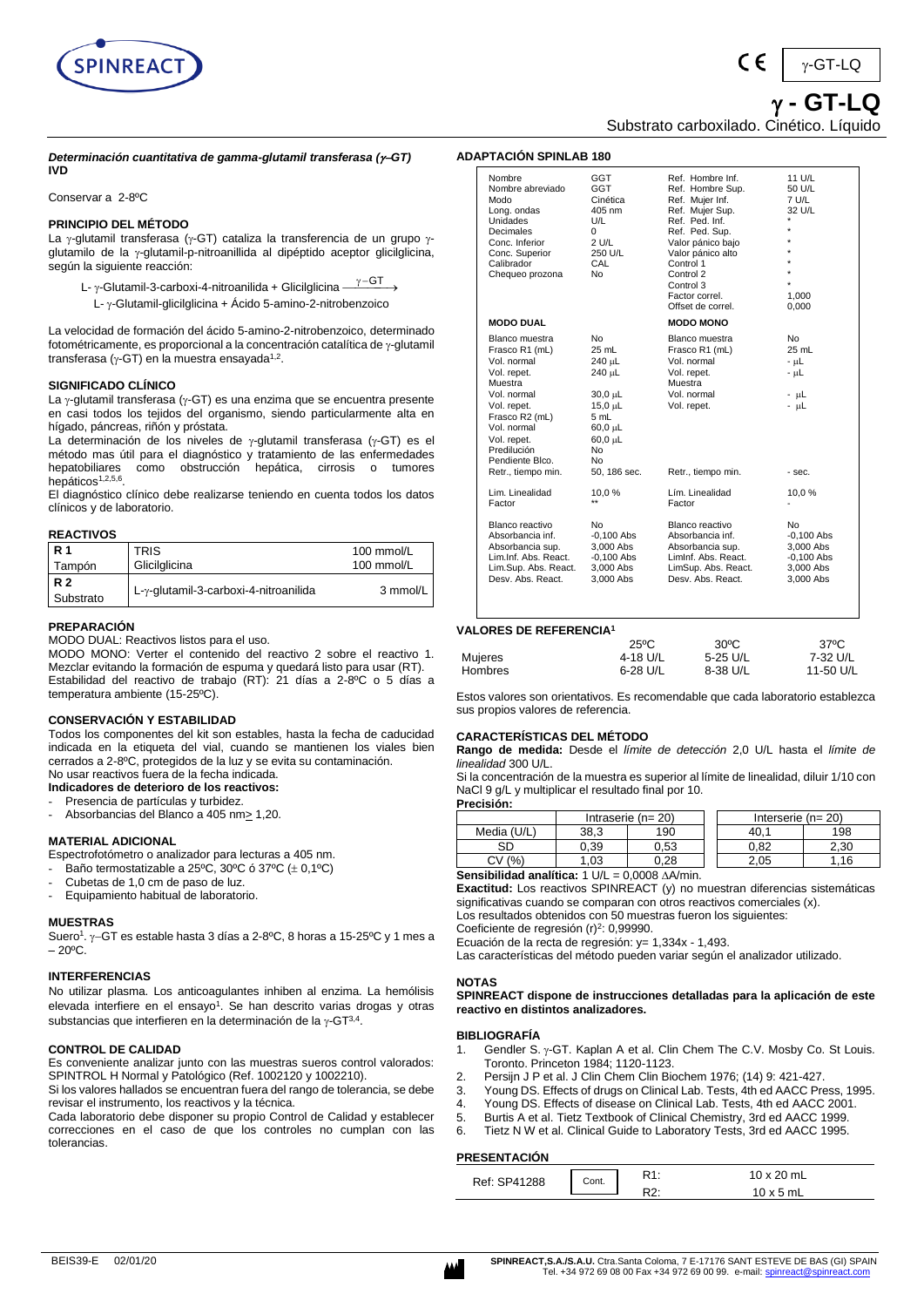

**- GT-LQ**

Substrat carboxylé. Cinétique. Liquide

# **Détermination quantitative de gamma-glutamyl transférase (**−**GT)**

# **IVD**

A conserver entre 2-8ºC

## **PRINCIPE DE LA MÉTHODE**

La  $\gamma$ -glutamyl transférase ( $\gamma$ -GT) catalyse le transfert d'un groupe  $\gamma$ glutamyl de la  $\gamma$ -glutamyl-p-nitroanillide au dipeptide accepteur glycylglycine, d'après la réaction suivante:

- L- γ-Glutamyl-3-carboxi-4-nitroanilide + glycylglycine  $\overset{\gamma-\text{GT}}{\longrightarrow}$
- L-  $\gamma$ -Glutamyl-glycylglycine + Acide 5-aminé-2-nitrobenzoïque

La vitesse de formation de l'acide 5-aminé-2-nitrobenzoïque, déterminée de manière photométrique, est proportionnelle à la concentration catalytique de  $\gamma$ -glutamyl transférase ( $\gamma$ -GT) dans l'échantillon testé<sup>1,2</sup>.

## **SIGNIFICATION CLINIQUE**

La  $\gamma$ -glutamyl transférase ( $\gamma$ -GT) est une enzyme qui est présente dans presque tous les tissus de l'organisme, en étant particulièrement élevée dans le foie, le pancréas, le rein et la prostate.

La détermination des niveaux de  $\gamma$ -glutamyl transférase ( $\gamma$ -GT) est la méthode la plus utilise pour diagnostiquer et soigner les maladies hépatobiliaires telles que l'obstruction hépatique, la cirrhose ou les tumeurs hépatiques<sup>1,2,5,6</sup>.

Le diagnostic clinique doit être réalisé en tenant compte de toutes les données cliniques et de laboratoire.

## **RÉACTIFS**

| <b>R</b> 1            | <b>TRIS</b>                               | 100 mmol/L    |
|-----------------------|-------------------------------------------|---------------|
| Tampón                | Glycylglycine                             | 100 mmol/ $L$ |
| <b>R2</b><br>Substrat | L-γ-glutamyl-3-carboxi-4-<br>nitroanilide | 3 mmol/L      |

## **PREPARATION**

Tous les réactifs sont prêts à l'emploi.

### **CONSERVATION ET STABILITÉ**

Toutes les composantes du kit sont stables jusqu'à l'expiration de la date mentionnée sur l'étiquette en cas de conservation hermétique sous 2-8ºC et de protection contre la lumière et les contaminations évitées lors de leur utilisation.

Ne pas utiliser de réactifs en dehors de la date indiquée.

- **Indicateurs de détérioration des réactifs :**
- Présence de particules et turbidité.

Absorbances du témoin à 405 nm > 1,80.

## **ÉQUIPEMENTS SUPPLÉMENTAIRES**

Auto-analyseur SPINLAB 180.

- Équipement d'usage général pour laboratoire.

## **ÉCHANTILLONS**

Sérum<sup>1</sup>. γ–GT il est stable jusqu'à 3 jours à 2-8℃, 8 heures à 15-25℃ et 1 mois  $\dot{a}$  – 20 $^{\circ}$ C.

#### **Interférences**

Ne pas utiliser de plasma. Les anticoagulants inhibent l'enzyme. L'hémolyse élevée interfère sur l'essai<sup>1</sup>.

Plusieurs drogues et autres substances interférant dans la détermination de la  $\gamma$ -GT<sup>3,4</sup> ont été décrites.

## **CONTRÔLE DE QUALITÉ**

Il convient d'analyser des sérums de contrôle estimés en même temps que les échantillons : SPINTROL H normal et pathologique (réf. 1002120 et 1002210).

Si les valeurs obtenues se trouvent en dehors de la plage de tolérance, il faut revoir les instruments, les réactifs et la technique.

Chaque laboratoire doit disposer de son propre système de contrôle de qualité et établir des actions correctives si les contrôles ne sont pas conformes aux tolérances.

#### **REMARQUES:**

**SPINREACT dispose de consignes détaillées pour l'application de ce réactif dans différents analyseurs.**

## **APPLICATION AU SPINLAB 180**

| Name<br>Abbr. Name<br>Mode<br>Wavelength<br><b>Units</b><br>Decimals<br>Low Conc.<br>High Conc.<br>Calibrator name<br>Prozone check                                                         | <b>GGT</b><br><b>GGT</b><br>Kinetic<br>405 nm<br>U/L<br>0<br>2 U/L<br>250 U/L<br>CAL<br><b>No</b>                   | Ref. male low<br>Ref. male high<br>Ref. female low<br>Ref. female high<br>Ref. Ped. Low<br>Ref. Ped. High<br>Panic value low<br>Panic value high<br>Control 1<br>Control 2<br>Control 3<br>Correlat, factor<br>Correlat, offset | 11 U/L<br>50 U/L<br>7 U/L<br>32 U/L<br>*<br>$\star$<br>$\star$<br>$\star$<br>1,000<br>0,000 |
|---------------------------------------------------------------------------------------------------------------------------------------------------------------------------------------------|---------------------------------------------------------------------------------------------------------------------|---------------------------------------------------------------------------------------------------------------------------------------------------------------------------------------------------------------------------------|---------------------------------------------------------------------------------------------|
| <b>DUAL MODE</b>                                                                                                                                                                            |                                                                                                                     | <b>MONO MODE</b>                                                                                                                                                                                                                |                                                                                             |
| Sample blank<br>R1 bottle (mL)<br>Normal volume<br>Rerun volume<br>Sample<br>Normal volume<br>Rerun volume<br>R2 bottle (mL)<br>Normal volume<br>Rerun volume<br>Predilución<br>Slope blank | No<br>25 mL<br>240 µL<br>240 µL<br>$30.0 \mu L$<br>$15.0 \mu L$<br>5 mL<br>$60.0 \mu L$<br>$60.0 \mu L$<br>No<br>No | Sample blank<br>R1 bottle (mL)<br>Normal volume<br>Rerun volume<br>Sample<br>Normal volume<br>Rerun volume                                                                                                                      | N <sub>0</sub><br>25 mL<br>- µL<br>- սԼ<br>- uL<br>- µL                                     |
| Delay, min. time<br>Linearity limit                                                                                                                                                         | 50, 186 sec.<br>10,0%                                                                                               | Delay, min. time<br>Linearity limit                                                                                                                                                                                             | - sec.<br>10,0%                                                                             |
| Factor                                                                                                                                                                                      | $\star\star$                                                                                                        | Factor                                                                                                                                                                                                                          |                                                                                             |
| Reagent blank<br>Low Absorbance<br>High Absorbance<br>R. Abs. L. Limit<br>R. Abs. H. Limit<br>R. Abs. Deviation                                                                             | No.<br>$-0,100$ Abs<br>3,000 Abs<br>$-0,100$ Abs<br>3,000 Abs<br>3,000 Abs                                          | Reagent blank<br>Low Absorbance<br>High Absorbance<br>R. Abs. L. Limit<br>R. Abs. H. Limit<br>R. Abs. Deviation                                                                                                                 | N <sub>0</sub><br>$-0,100$ Abs<br>3.000 Abs<br>$-0,100$ Abs<br>3,000 Abs<br>3,000 Abs       |

## **VALEURS DE RÉFÉRENCE <sup>1</sup>**

|        | $25^{\circ}$ C | $30^{\circ}$ C | 37°C      |  |
|--------|----------------|----------------|-----------|--|
| Femmes | 4-18 U/L       | $5-25$ U/L     | 7-32 U/L  |  |
| Hommes | 6-28 U/L       | 8-38 U/L       | 11-50 U/L |  |
|        |                |                |           |  |

Ces valeurs sont approximatives. Il est recommandé que chaque laboratoire établisse ses propres valeurs de référence.

## **CARACTÉRISTIQUES DE LA MÉTHODE**

**Gamme de mesure:** de la limite de la détection de 2 U/L à la limite de linéarité de 300 U/L.

Si les résultats obtenus sont plus élevés que la limite de linéarité, il faut diluer 1/10 avec NaCl 9 g/l et multiplier le résultat par 10. **Précision:**

|                                                  | Intra-essai n=20) |      |  | Inter-essai (n=20) |      |
|--------------------------------------------------|-------------------|------|--|--------------------|------|
| Moyenne (U/L)                                    | 38.3              | 190  |  | 40.1               | 198  |
| SD                                               | 0.39              | 0.53 |  | 0.82               | 2.30 |
| CV(%)                                            | 1.03              | 0.28 |  | 2.05               | .16  |
| Sansibilité analytique: 1 I I/I – 0 0008, AA/min |                   |      |  |                    |      |

**Sensibilité analytique:** 1 U/L = 0,0008 ΔA/min.

**Exactitude:** les résultats obtenus en utilisant les réactifs SPINREACT n'ont pas présenté de différences systématiques en comparaison avec d'autres réactifs commerciaux (x).

Les résultats obtenus sur 50 échantillons ont été les suivants :

Coefficient de régression  $(r)^2$  : 0,99990.

Équation de la droite de régression :  $y=1,334x - 1,493$ .

Les caractéristiques de la méthode peuvent varier en fonction de l'analyseur utilisé.

#### **BIBLIOGRAPHIE**

- 1. Gendler S. γ-GT. Kaplan A et al. Clin Chem The C.V. Mosby Co. St Louis. Toronto. Princeton 1984; 1120-1123.
- 2. Persijn J P et al. J Clin Chem Clin Biochem 1976; (14) 9: 421-427.
- 3. Young DS. Effects of drugs on Clinical Lab. Tests, 4th ed AACC Press, 1995.
- 4. Young DS. Effects of disease on Clinical Lab. Tests, 4th ed AACC 2001.<br>5. Burtis A et al. Tietz Textbook of Clinical Chemistry. 3rd ed AACC 1999.
- 5. Burtis A et al. Tietz Textbook of Clinical Chemistry, 3rd ed AACC 1999.
- Tietz N W et al. Clinical Guide to Laboratory Tests, 3rd ed AACC 1995.

## **PRÉSENTATION**

| Ref: SP41288 | Cont. | R 1: | 10 x 20 mL       |
|--------------|-------|------|------------------|
|              |       |      | $10 \times 5$ mL |